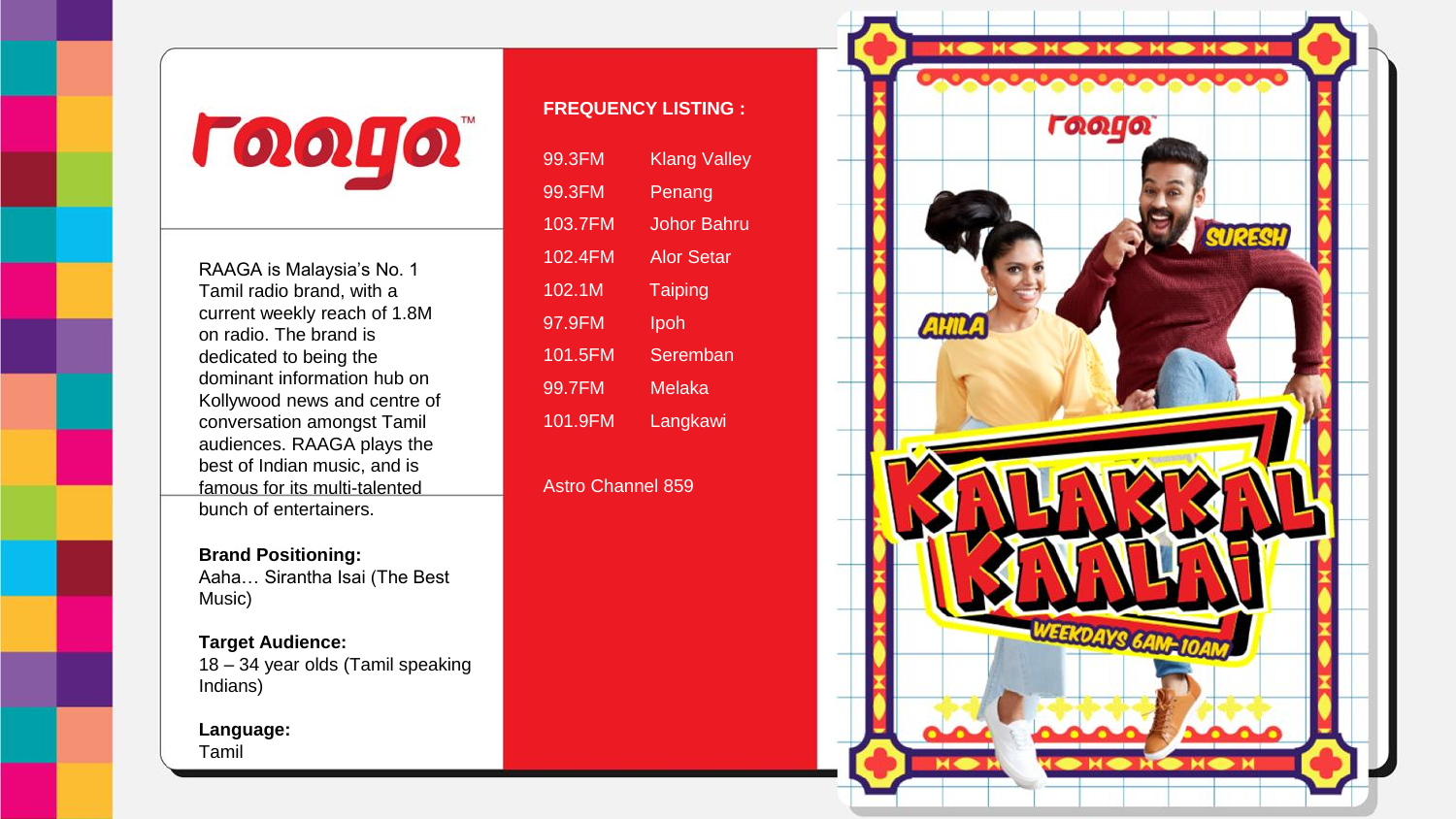

SURESH, the winner of THR RAAGA's announcer search in 2009. He is experienced in TV hosting and emceeing. He also landed a role in the Malaysian Tamil movie, Maayakathey as a supporting-actor. He is a positive role model for the youth as a well-liked personality on social media and an ambassador for UNITAR. Dedicated to achieving his fitness goals, he's also endorsed numerous gym establishments and



ambassador for the National Transplant Resource Centre. day is filled with activities to

amily woman.

AHILA, discovered in THR RAAGA's Talent Search in 2009. A Masters graduate, has fronted various shows such as Astro Vaanavil & Vinmeen's Breakfast Show Vizhutugal, Aatam 100 Vagai and 360 Degree. Having an active social media presence, she loves to travel and explore new things in hope of inspiring her followers. This music lover enjoys reading and watching good movies. Her future plans include completing her doctorate and taking up a new creative hobby such as pottery or making home accessories.



UTHAYA, a karate champion and instructor who got lost in the radio world. Uthaya keeps listeners laughing as the host of Kalakkal Kaalai with Aanantha. With a varied list of interests that include ranga **Alle Chain d** 

acting, singing, books, movies & paranormal phenomena, Uthaya is also a Health Ambassador for Malaysia and an IT wizard, with Microsoft appointed him to promote coding as a second language. This witty dude is also Mr Congeniality and was awarded "Popular Personality" at the RAAGA Astro Awards 2010.